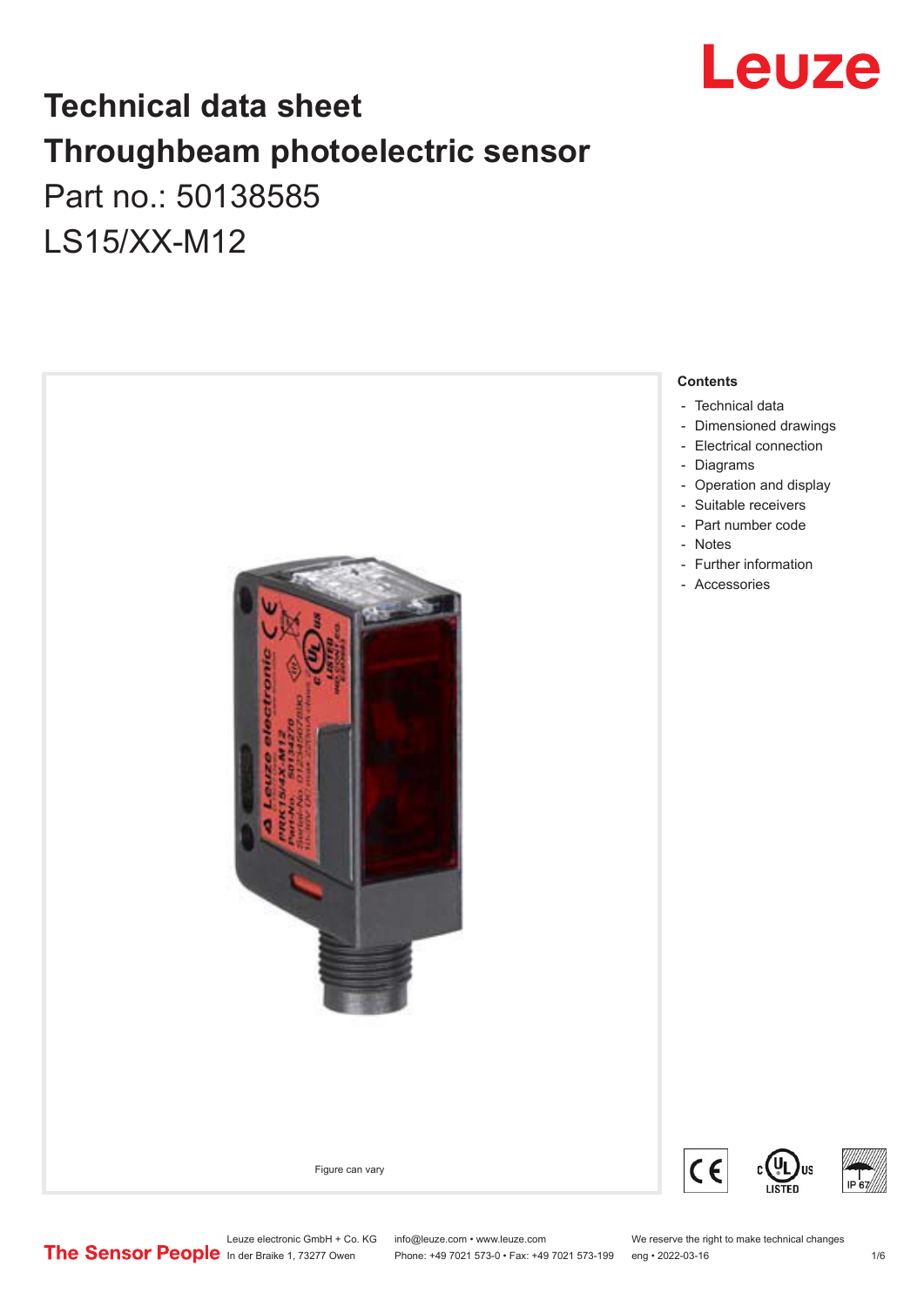#### <span id="page-1-0"></span>**Technical data**

# Leuze

#### **Basic data**

Series 15 **Operating principle** Throughbeam principle **Device type** Transmitter

#### **Optical data**

| <b>Operating range</b>          | Guaranteed operating range           |
|---------------------------------|--------------------------------------|
| <b>Operating range</b>          | 025m                                 |
| <b>Operating range limit</b>    | Typical operating range              |
| <b>Operating range limit</b>    | 030m                                 |
| Light source                    | LED, Red                             |
| Wavelength                      | 640 nm                               |
| <b>Transmitted-signal shape</b> | Pulsed                               |
| LED group                       | Exempt group (in acc. with EN 62471) |

#### **Electrical data**

| <b>Protective circuit</b> |                               | Polarity reversal protection        |
|---------------------------|-------------------------------|-------------------------------------|
|                           |                               | Short circuit protected             |
|                           |                               |                                     |
|                           | Performance data              |                                     |
|                           | Supply voltage U <sub>B</sub> | 10  30 V, DC, Incl. residual ripple |
|                           | <b>Residual ripple</b>        | 0  15 %, From $U_{\rm B}$           |
|                           | <b>Open-circuit current</b>   | $020$ mA                            |
|                           |                               |                                     |
|                           | Timing                        |                                     |
|                           | Readiness delay               | $300 \text{ ms}$                    |
|                           |                               |                                     |
|                           | <b>Connection</b>             |                                     |
|                           |                               |                                     |
|                           | <b>Connection 1</b>           |                                     |
|                           | <b>Function</b>               | Voltage supply                      |
| <b>Type of connection</b> |                               | Connector                           |
|                           | <b>Thread size</b>            | M <sub>12</sub>                     |
|                           | <b>Type</b>                   | Male                                |
|                           | <b>Material</b>               | Plastic                             |

**No. of pins** 4 -pin **Encoding** A-coded

#### **Mechanical data**

| Dimension (W x H x L)          | 15 mm x 42.7 mm x 30 mm      |
|--------------------------------|------------------------------|
| <b>Housing material</b>        | <b>Plastic</b>               |
| <b>Plastic housing</b>         | <b>ABS</b>                   |
| Lens cover material            | Plastic                      |
| Net weight                     | 15 <sub>q</sub>              |
| <b>Housing color</b>           | <b>Black</b>                 |
| Type of fastening              | Through-hole mounting        |
|                                | Via optional mounting device |
|                                |                              |
| <b>Operation and display</b>   |                              |
| Type of display                | LED                          |
| <b>Number of LEDs</b>          | 2 Piece(s)                   |
|                                |                              |
| <b>Environmental data</b>      |                              |
| Ambient temperature, operation | $-4060 °C$                   |
| Ambient temperature, storage   | $-4070 °C$                   |
| <b>Certifications</b>          |                              |
| Degree of protection           | IP 67                        |
| <b>Protection class</b>        | III                          |
| <b>Certifications</b>          | c UL US                      |
| <b>Standards applied</b>       | IEC 60947-5-2                |
|                                |                              |
| <b>Classification</b>          |                              |
| <b>Customs tariff number</b>   | 85365019                     |
| <b>ECLASS 5.1.4</b>            | 27270901                     |
| <b>ECLASS 8.0</b>              | 27270901                     |
| <b>ECLASS 9.0</b>              | 27270901                     |
| ECLASS 10.0                    | 27270901                     |
| <b>ECLASS 11.0</b>             | 27270901                     |
| <b>ECLASS 12.0</b>             | 27270901                     |
| <b>ETIM 5.0</b>                | EC002716                     |
| <b>ETIM 6.0</b>                | EC002716                     |
| <b>ETIM 7.0</b>                | EC002716                     |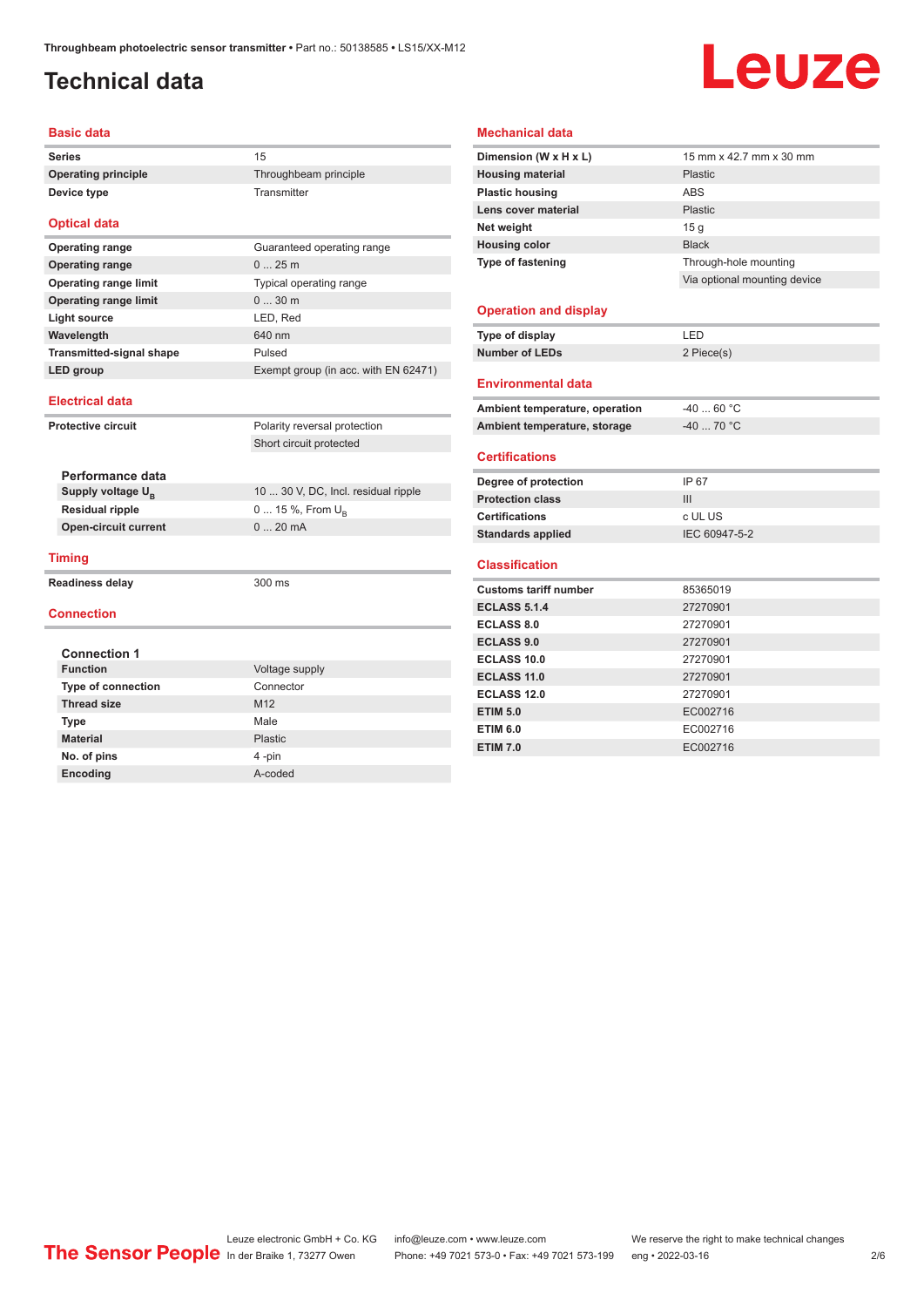### <span id="page-2-0"></span>**Dimensioned drawings**



All dimensions in millimeters



## **Electrical connection**

#### **Connection 1**

| <b>Function</b>           | Voltage supply |
|---------------------------|----------------|
| <b>Type of connection</b> | Connector      |
| <b>Thread size</b>        | M12            |
| <b>Type</b>               | Male           |
| <b>Material</b>           | Plastic        |
| No. of pins               | 4-pin          |
| Encoding                  | A-coded        |

#### **Pin Pin assignment**

|   | V+         |  |
|---|------------|--|
|   | n.c.       |  |
| - | <b>GND</b> |  |
|   | n.c.       |  |

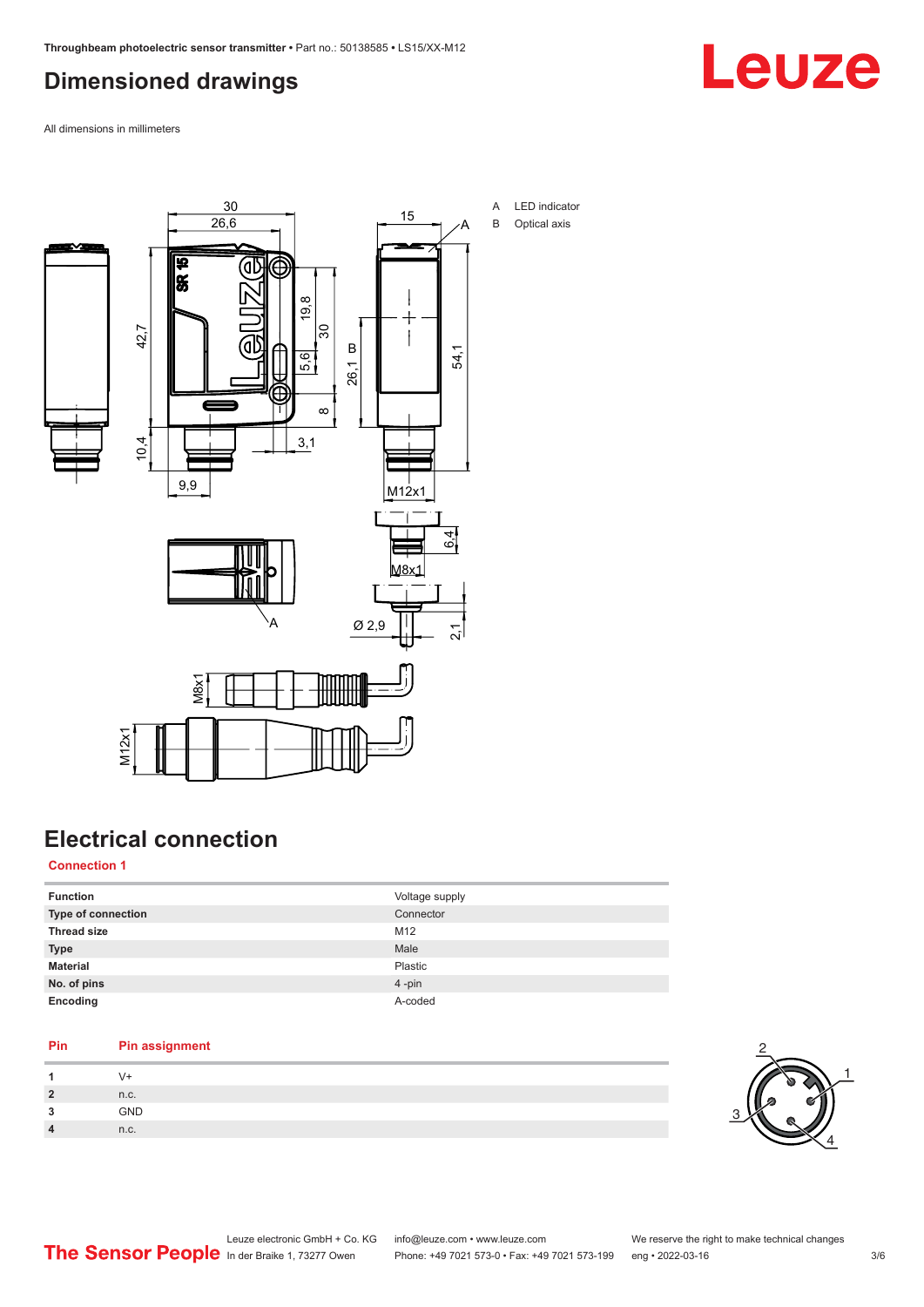#### <span id="page-3-0"></span>**Diagrams**

## Leuze

Typ. response behavior



## **Operation and display**

| <b>LED</b>     | <b>Display</b>           | <b>Meaning</b>        |
|----------------|--------------------------|-----------------------|
|                | Yellow, continuous light | Object detected       |
| $\overline{2}$ | Green, continuous light  | Operational readiness |

#### **Suitable receivers**

| Part no. | <b>Designation</b> | <b>Article</b>                                  | <b>Description</b>                                                                                                                                                                                                                  |
|----------|--------------------|-------------------------------------------------|-------------------------------------------------------------------------------------------------------------------------------------------------------------------------------------------------------------------------------------|
| 50138589 | LE15/2X-M12        | Throughbeam<br>photoelectric sensor<br>receiver | Operating range limit: 0  30 m<br>Supply voltage: DC<br>Digital switching outputs: 1 Piece(s)<br>Switching output 1: Transistor, NPN, Light switching<br>Switching frequency: 500 Hz<br>Connection: Connector, M12, Plastic, 4 -pin |
| 50138588 | LE15/4X-M12        | Throughbeam<br>photoelectric sensor<br>receiver | Operating range limit: 0  30 m<br>Supply voltage: DC<br>Digital switching outputs: 1 Piece(s)<br>Switching output 1: Transistor, PNP, Light switching<br>Switching frequency: 500 Hz<br>Connection: Connector, M12, Plastic, 4-pin  |

## **Part number code**

Part designation: **AAA15d.EE/ ff-HH**

| AAA15 | Operating principle / construction<br>HT15: diffuse reflection sensor with background suppression<br>PRK15: retro-reflective photoelectric sensor with polarization filter<br>LS15: throughbeam photoelectric sensor transmitter<br>LE15: throughbeam photoelectric sensor receiver |
|-------|-------------------------------------------------------------------------------------------------------------------------------------------------------------------------------------------------------------------------------------------------------------------------------------|
| d     | Light type<br>n/a: red light<br>I: infrared light                                                                                                                                                                                                                                   |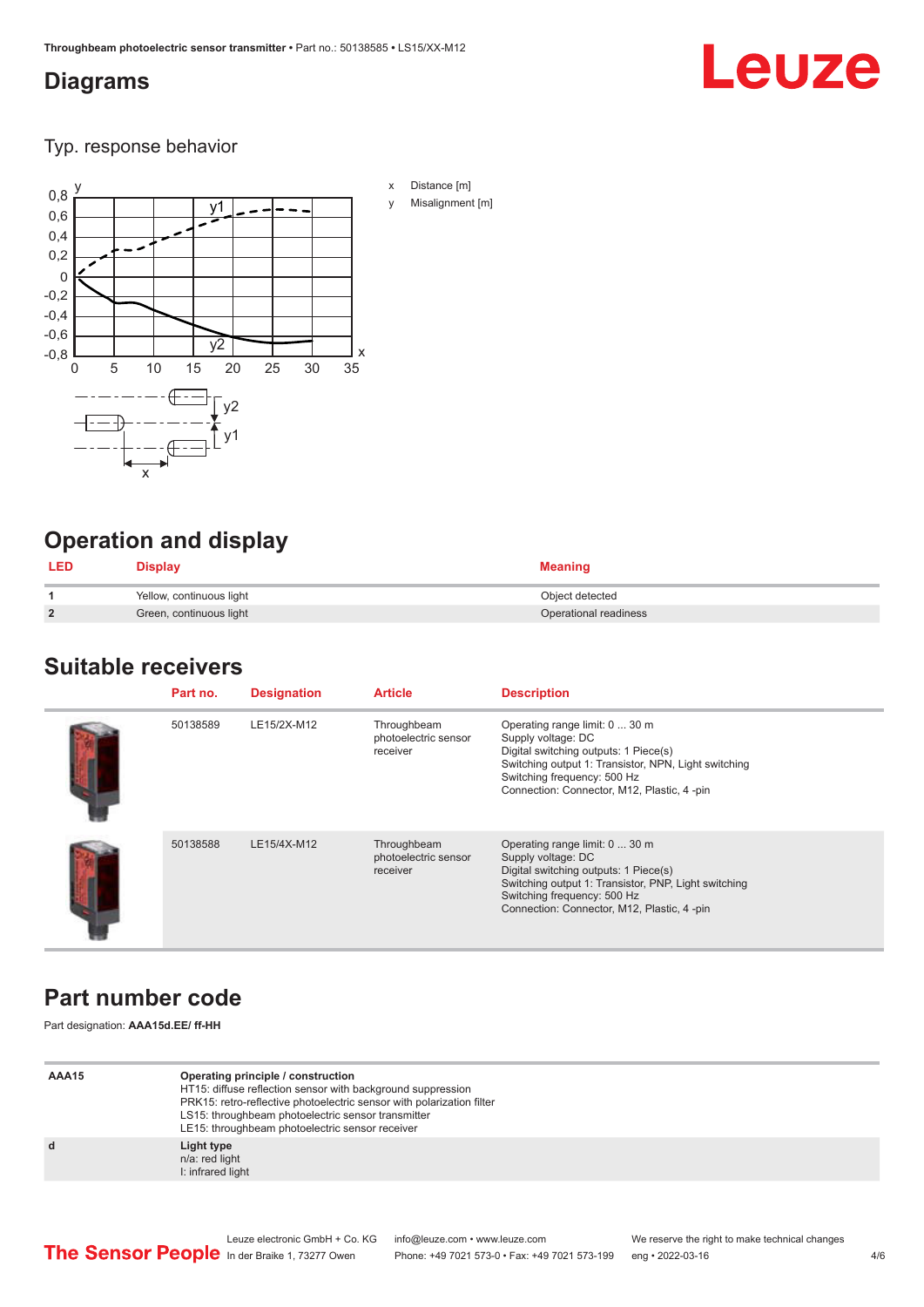#### <span id="page-4-0"></span>**Part number code**



| EE | Equipment<br>1: adjustable range<br>D: Detection of stretch-wrapped objects                                                                                                                                                             |  |  |  |
|----|-----------------------------------------------------------------------------------------------------------------------------------------------------------------------------------------------------------------------------------------|--|--|--|
| ff | <b>Switching output / Function</b><br>2: NPN transistor output, light switching<br>N: NPN transistor output, dark switching<br>4: PNP transistor output, light switching<br>P: PNP transistor output, dark switching<br>X: pin not used |  |  |  |
| HH | <b>Electrical connection</b><br>n/a: cable, standard length 2000 mm, 3-wire<br>M8: M8 connector, 4-pin (plug)<br>200-M12: cable, length 200 mm with M12 connector, 4-pin, axial (plug)<br>M12: M12 connector, 4-pin (plug)              |  |  |  |
|    | <b>Note</b>                                                                                                                                                                                                                             |  |  |  |
|    | $\&$ A list with all available device types can be found on the Leuze website at www.leuze.com.                                                                                                                                         |  |  |  |

#### **Notes**

| <b>Observe intended use!</b>                                                                                                                                                                                                     |
|----------------------------------------------------------------------------------------------------------------------------------------------------------------------------------------------------------------------------------|
| $\%$ This product is not a safety sensor and is not intended as personnel protection.<br>$\&$ The product may only be put into operation by competent persons.<br>$\%$ Only use the product in accordance with its intended use. |

### **Further information**

• Light source: Average life expectancy 100,000 h at an ambient temperature of 25 °C

#### **Accessories**

#### Connection technology - Connection cables

|  | Part no. | <b>Designation</b>     | <b>Article</b>   | <b>Description</b>                                                                                                                                          |
|--|----------|------------------------|------------------|-------------------------------------------------------------------------------------------------------------------------------------------------------------|
|  | 50130652 | KD U-M12-4A-V1-<br>050 | Connection cable | Connection 1: Connector, M12, Axial, Female, A-coded, 4-pin<br>Connection 2: Open end<br>Shielded: No<br>Cable length: 5,000 mm<br>Sheathing material: PVC  |
|  | 50130690 | KD U-M12-4W-V1-<br>050 | Connection cable | Connection 1: Connector, M12, Angled, Female, A-coded, 4-pin<br>Connection 2: Open end<br>Shielded: No<br>Cable length: 5,000 mm<br>Sheathing material: PVC |